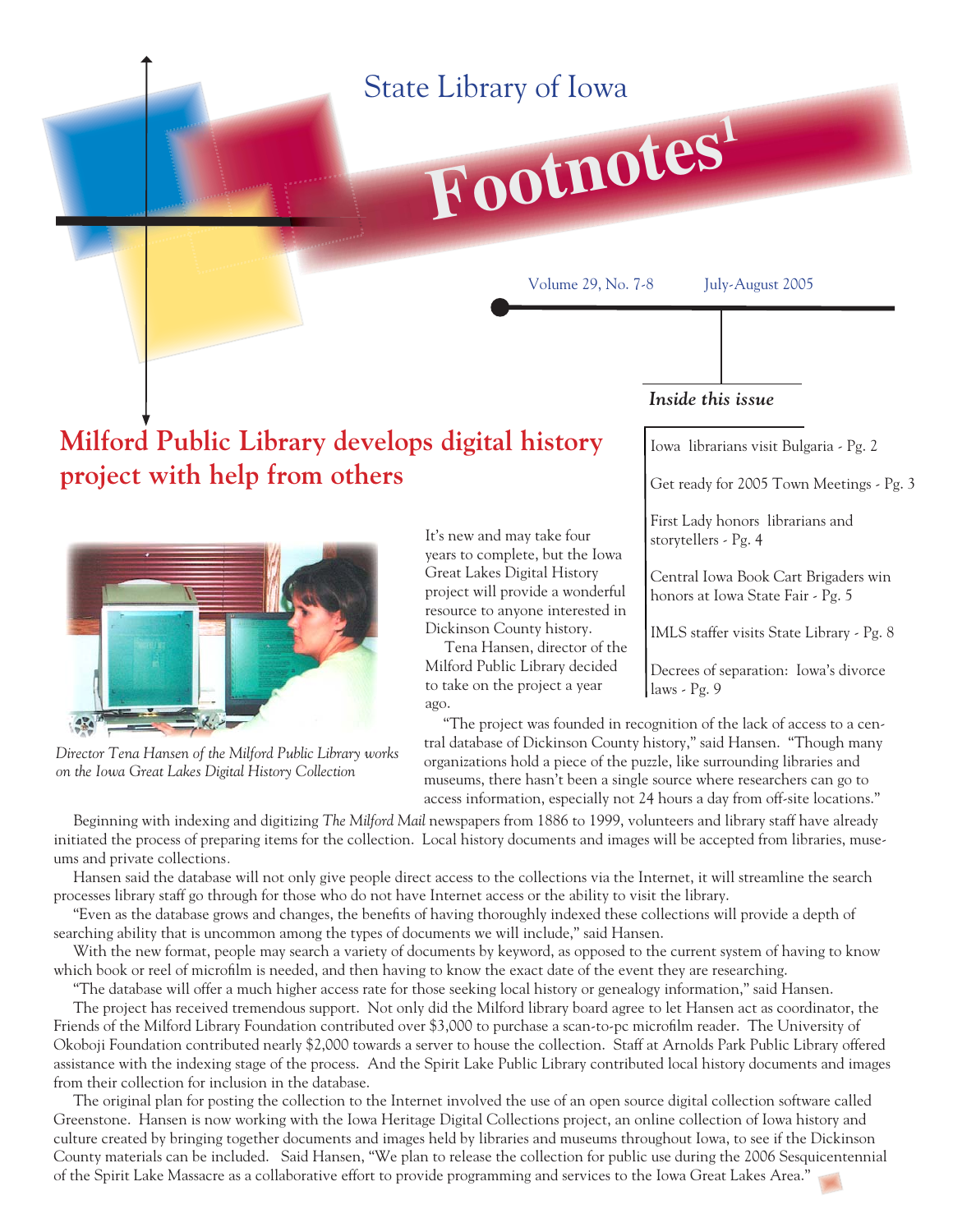Page 2 Footnotes July/August 2005

## **Iowa librarians visit Bulgaria in American Bulgarian Library Exchange project**



*Bulgarian and Iowa librarians at the American Embassy in*  Bulgaria. Jeanette Bobeen, far left; Stephanie Schulte, fifth from *left, partially hidden; Sue Padilla, center (black jacket); and Wendy Street, third from right.*

As part of the American Bulgarian Library Exchange project, Bulgarian librarians visited the United States, including Iowa and Colorado, in May 2004. This spring, American librarians, including four from Iowa, were greeted by enthusiastic librarians in Bulgaria.

 Jeanette Bobeen, Sioux City, Stephanie Schulte, Cedar Rapids, Sue Padilla, Newton, Wendy Street, Pella and Gina Millsap, Ames, were Iowa's delegates.

 Bobeen, who visited the Nikola Furnadjiev Library in Pazardjik, Bulgaria, noted that "they all seemed interested in how we pay for things and where the money comes from. The idea of business partnerships and using volunteers is practically unheard of," she said.

 "Bulgaria is a beautiful country and the people are amazingly warm and friendly," said Street. "It was a privilege to get to know our Bulgarian colleagues and talk to them about the similarities and differences in how we provide library service."

Millsap said her key message to the Bulgarians was "If you don't ask, you won't get."

 "There were a few polite, neutral expressions, some consternation, and lots of vigorous shaking of heads," said Millsap. "For a minute I thought, 'Oh no, they're not buying this at all.' " "But then I remembered in Bulgaria, nodding one's head up and down means 'no'; shaking one's head from side to side means 'yes.' "

 The goal of the American Bulgarian Library Exchange is to expand relationships between Americans and Bulgarians through their libraries, and to help libraries explore additional functions appropriate to the information age. Retired Colorado State Librarian Nancy Bolt founded the program nine years ago. Iowa came on board in 2004 with the help of Bob Anderson, executive director of IRIS (the Iowa Resource for International Service).

 As Bolt noted in her article, *Public Access Computing in Bulgaria*, "A key component of the project is that Bulgarian libraries need to become more than 'museums of books.' They need to provide the information that people in their communities need and they need to offer opportunities for Bulgarian citizens to learn to use technology in the local public library.

 "Only about 15 percent of the Bulgarian population has access to the Internet. The libraries are now focused on three efforts: providing computers to the public; building content for the public to use; and training staff to be of assistance."



*Gina Millsap, center, former director of the Ames Public Library, is shown with librarians from Varna, Bulgaria.*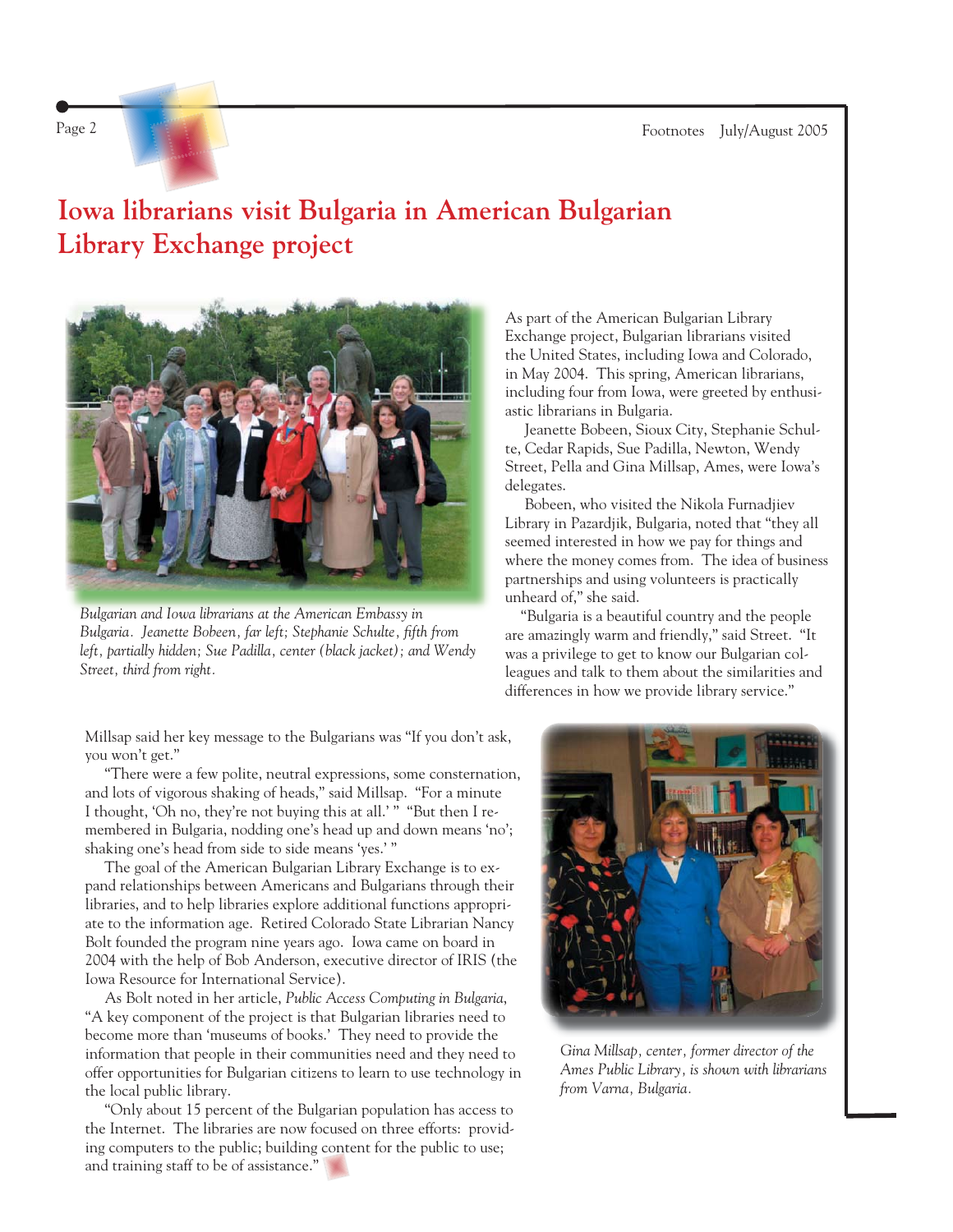## Don't miss this year's Town Meetings!

Forget Oprah and Dr. Phil. You're invited to the new smash hit "Library Talk."

 The morning session will include discussion of some of the hottest issues of the day, including "disturbed" librarians, how to get a grip on poor performance from staff and volunteers, and the

"every day I need attention" attitude of some people.

This show has something for everyone  $\sim$  support staff as well as directors. You won't want to miss it!

Time, dates and places:

- 9:30 a.m. to 3 p.m.
- Tuesday, September 20 North Iowa Area Community College, Mason City
- Wednesday, September 21 Waterloo Arts and Recreation Center, Waterloo
- Thursday, September 22 Iowa City Public Library, Iowa City
- Tuesday, September 27 Southwestern Community College, Creston
- Wednesday, September 28 Buena Vista University, Storm Lake
- Thursday, September 29 Urbandale Public Library
- Friday, September 30 Urbandale Public Library

Four contact hours will be provided.

The three afternoon breakout sessions include

- What is "Fair?" Library Funding Issues
- Marvelous MARC + Simple Standards = Super SILO Locator
- Can We Talk Books? Guiding Readers to Their Next Books

 For more information and to register, visit the State Library's Continuing Education web page at <www.silo.lib.ia.us/for-ia-libraries/continuing-ed/cecat.htm.>

## **Certification Update**

Congratulations to the following public library staff certified for the first time through the State Library's Iowa Certification Program for Public Librarians.

> **Angela Corwin,** Dike **Willona Goers,** Johnston **Marilyn Kennett,** Grinnell **Judy Kingery,** Hiawatha **Deborah Noonan,** Eldridge **Patsy Neer,** Melcher-Dallas **Toni Sinclair,** Glidden **Melinda Swieter,** Rockwell City **Karla Tenley,** Clarence **Sarah Uthoff,** Oxford **Lorna Van Maanen,** Rock Valley **Susan Zeigler,** Exira

#### **Important Dates to Remember**

#### **September**

Library Card Sign-up Month September 5 - Labor Day Holiday Weeks of September 19 and 26 - State Library/LSA Town Meetings September 24 - October 1 Banned Books Week

#### **October**

October 25 - Commission of Libraries Meeting, Des Moines October 19-21 - ILA Annual Conference - Dubuque October 16-22 - Teen Read Week October 30 - Annual Public Library Survey due at State Library

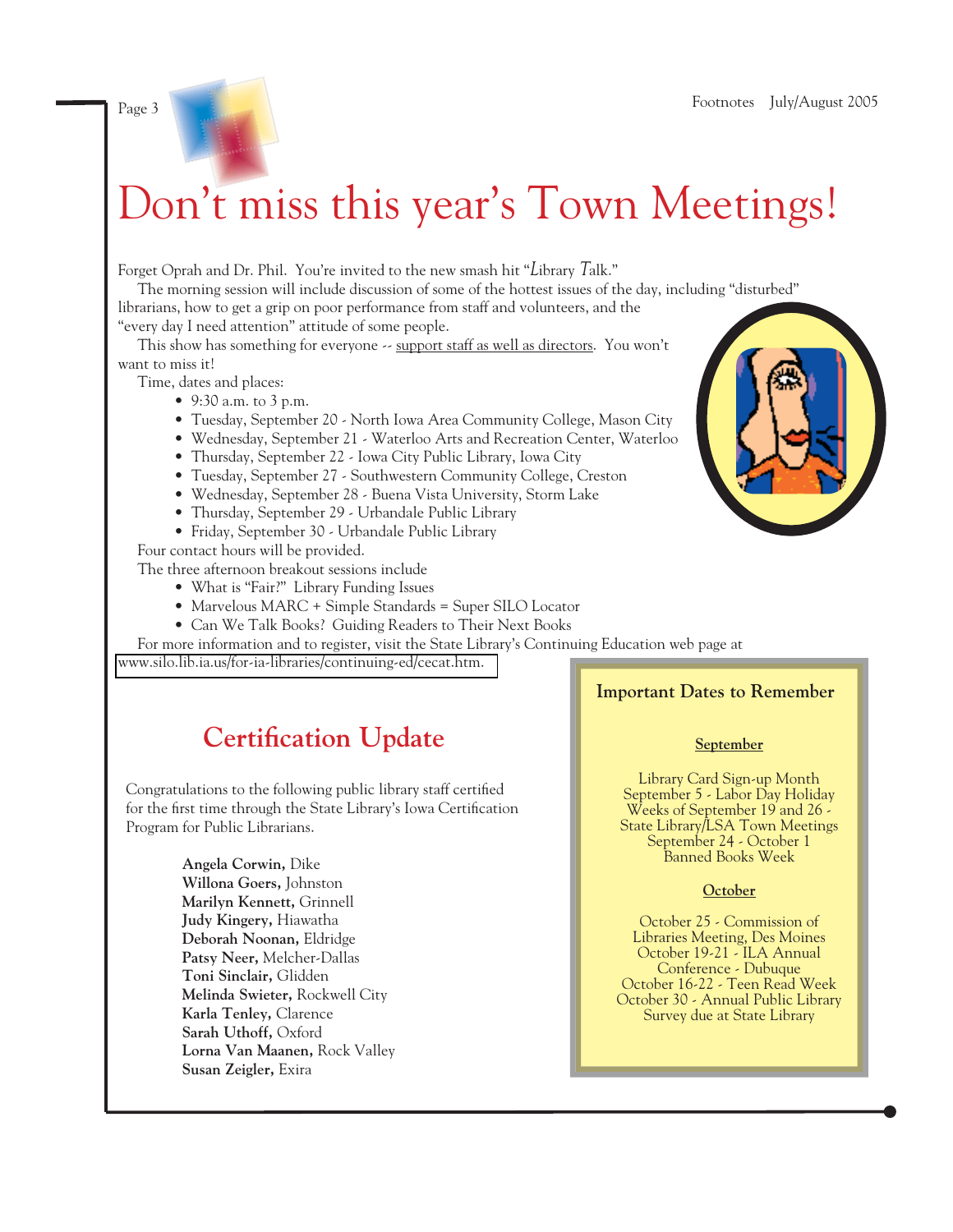



## **First Lady honors librarians and storytellers at Iowa State Fair**

 Iowa First Lady Christie Vilsack honored six librarians for their outstanding contributions to their communities in ceremonies Saturday, August 13, at the Iowa State Fair in Des Moines as part of the Iowa Stories 2000 Storytelling & Literacy Communities Recognition Day.

 Public libraries in Cedar Falls, Waterloo, Iowa Falls, Eldon, Lake Park and Zearing were recognized for participating in the First Lady's Iowa Stories 2000 community literacy projects.

 "These libraries, their hard-working directors and their many dedicated supporters exemplify the best efforts of libraries all over the state to extend their services into their communities, and to expand the role of libraries in the lives of the people they serve," Vilsack said.

 The Waterloo and Cedar Falls libraries, directed by Carol French Johnson, were honored for their work in early childhood education. The libraries developed a pilot project to open a school library in each of the two school districts on Saturday mornings for early childhood projects. They include teaching new parents, grandparents and care givers about the importance of reading.

 The Lake Park Library, directed by Suzanne Hibma, provided seed funding for a community theater that put on two plays in April. It's expected the plays will become an annual literacy event.

 In Iowa Falls, the Robert W. Barlow Memorial Library, directed by Deanne Henry, will conduct a book discussion group for teens held once a month during the lunch hour. Lunch will be catered by various local restaurants and the discussions will be led by community leaders.

 The Zearing Public Library, directed by Jean Watts, in cooperation with the Colo-NESCO Middle School and other community members and groups, purchased Girl Scout and Brownie project books and offered programs for middle school boys. The programs included sports speakers, and board and card games. Other games were purchased for upcoming winter activities.

 The Eldon Public Library, directed by Pat Daniels, worked with the Cardinal School staff and others in the community to promote library use and literacy among middle school students. The project included a Movie Night and creation of a Youth Library Advisory Group.

The goals of the First Lady's Iowa Stories 2000 Foundation are to:

- Encourage reading and sharing of family stories with children early in life
- Continue to strengthen Iowa communities
- Focus on public and school libraries as community centers for lifelong learning
- Promote libraries as forums for intergenerational sharing of personal, family and community stories
- Foster working relationships between school and public libraries
- Encourage non-traditional partnerships between libraries and other community organizations, the media, businesses and groups
- Recognize communities that have achieved a high level of literacy through support of their libraries and the development of partnerships.

 Vilsack said that other goals include recognizing communities that work to meet the literacy needs of underserved groups including middle school students, new Iowans, seniors and the disabled. The Foundation also seeks to promote technology education for parents and children and to encourage citizens to advocate for ample financial support for public and school libraries from cities, counties and the state.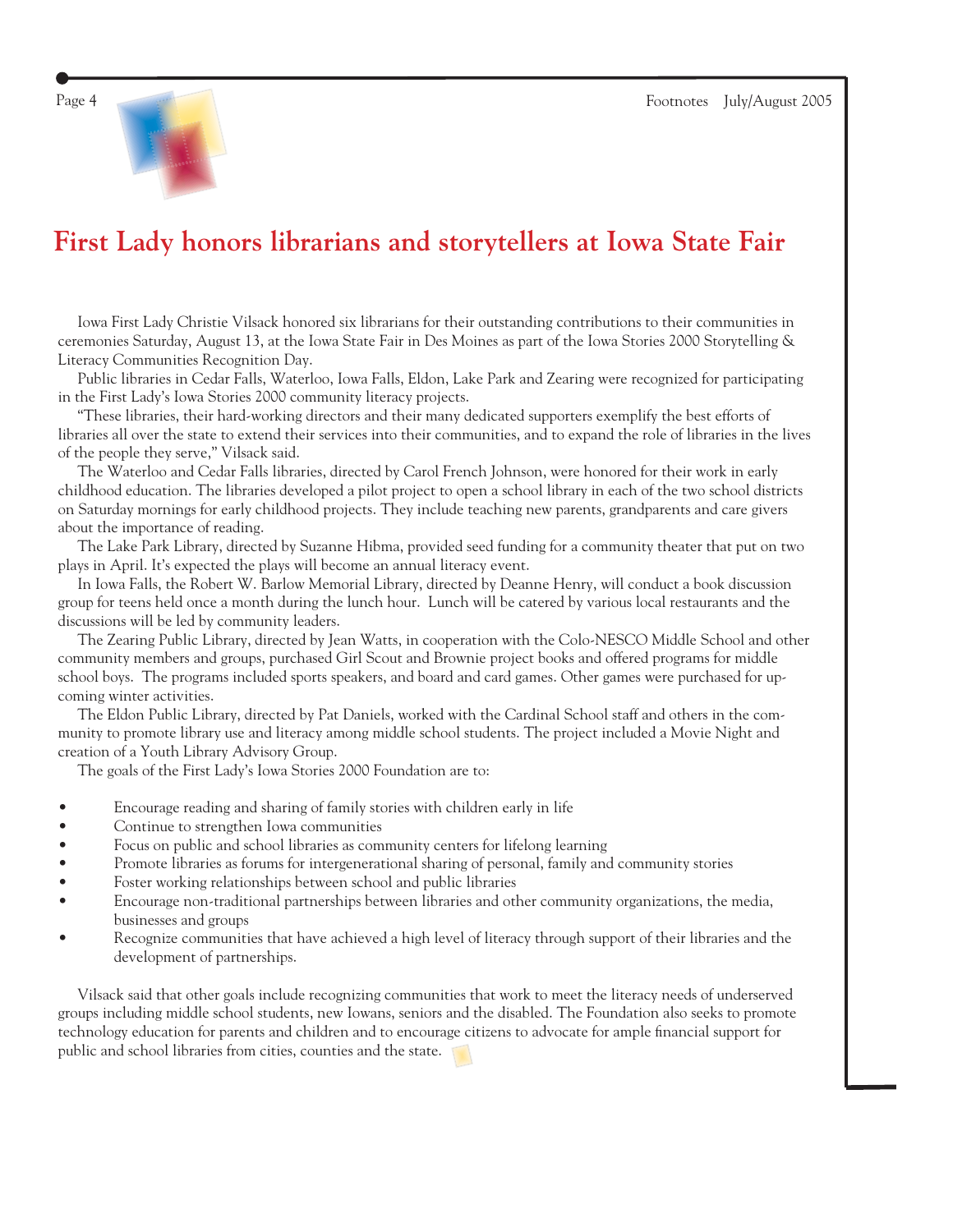



## **UI Libraries turn catalog cards into art**

What do you do with millions of obsolete library card catalog cards? The University of Iowa Libraries are turning many of them into art.

 As part of the celebration of its 150th anniversary this year, the UI Libraries will distribute old card catalog cards to people across Iowa and around the country and invite them to create a work of art on the card. The results will be displayed as part of a public art project over the next year.

 UI Libraries Assistant Conservator Kristin Baum, who oversees the art project, said about one million cards will be sent in the coming months to school children, book artists, poets, writers and other artists.

"Through the project, named cARTalog, we hope to find as many creative uses as possible for the salvaged card catalog cards by reinventing them as mail art, art-

ists' books, collage, poetry and sculpture," said Baum. "We also hope to generate a sense of community among those who love the card catalog."

 Anyone who is interested in participating in the project can obtain cards by contacting Baum at (319) 335-5503 or by e-mail at [kristin-baum@uiowa.edu.](mailto:kristin-baum@uiowa.edu)

## **Congratulations Book Cart Brigaders!**

The Central Iowa Library Alliance Book Cart Brigade won second place in the Non-Commercial division of the Walking & Performing category during this year's Iowa State Fair Parade. This is the third year the brigade has participated in the parade. The group averages three parades a year. This year includes the Drake



Relays, the State Fair, and the Beaverdale festival this fall. According to Kahla Main, who helps organize events, "we perform an intricate, synchronized routine of cart moves and cheers, and are often accompanied by "Amelia Bedelia" and the "Library Action Figure."

 This year's State Fair participants included Millie Knee, Jenny Pena, Jonnie Hockett, Susan Hayes, Susan Meyers, Sandy Dixon, Carol Taggart, Fran Fessler, Judy Jones, Kahla Main, Jeanette Andrews, Roy Kenagy, Pam

Rees, John Lerdal and Jane Frizzell. For more information, visit the Central Iowa Library Service Area web site at [www.cilsa.lib.ia.us/bookcart.htm.](http://www.cilsa.lib.ia.us/bookcart.htm)

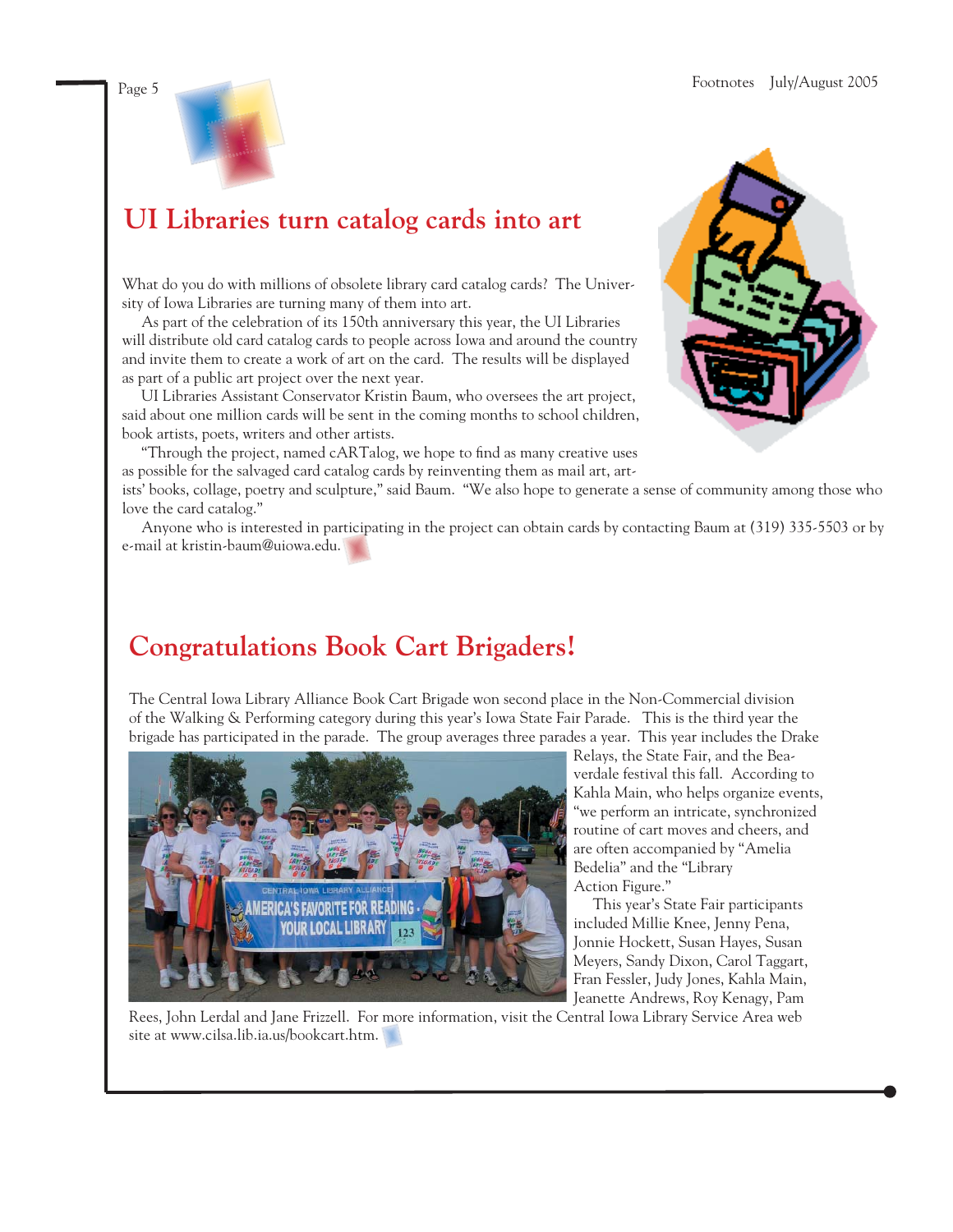Page 6 Footnotes July/August 2005

Make Room for Teens A workshop provided by the State Library of Iowa

> November 1, 2005 Iowa City Public Library 123 S. Linn St.

November 2, 2005 Heartland AEA Annex, 6445 Corporate Drive, Johnston

November 3, 2005 Storm Lake AEA, 832 Flindt Drive (Hwy 7)

Registration 8:30 Workshop 9 a.m. to 3 p.m. Cost \$15 - Includes lunch and morning break

Kimberly Bolan's workshop, "Make Room for Teens," is geared to public and school librarians alike, as well as for budgets big and small.



Topics will include teen involvement, space planning, design and implementation, alternative collection development and marketing. With before and after photos of young adult areas from across the United States, practical tips, vendor information, and a wealth of valuable handouts, Bolan will teach you how to easily and successfully plan, design, and market a teen area. You will be amazed at what you can create with a little imagination and some help from your teen friends!

For more information, including a registration form, please visit: <http://www.silo.lib.ia.us/for-ia-libraries/continuing-ed/cecat.htm#November>

### **Take Advantage of the State's Medical Library**

Do you need help finding an obscure medical journal article for a patron? Are you having trouble locating a website or online database that will provide reliable information on a medical condition that a user has asked about? You have found information on a disease that a client has asked about, but now they are looking for more advanced materials that can only be found in professional medical journals. What should you do? Call or e-mail the medical reference desk at the State Library for assistance. The telephone number is 515-281-5772 or toll free at 800-248-4483. The e-mail address is medref@lib.state.ia.us or you can go to it through the State Library's website at [www.silo.lib.ia.us a](http://www.silo.lib.ia.us)nd click on "medical library". The staff at the Medical Library will be happy to provide you with assistance. Give us a try! And don't forget www.HealthInfoIowa.org, the State Library's website for consumer and professional medical information.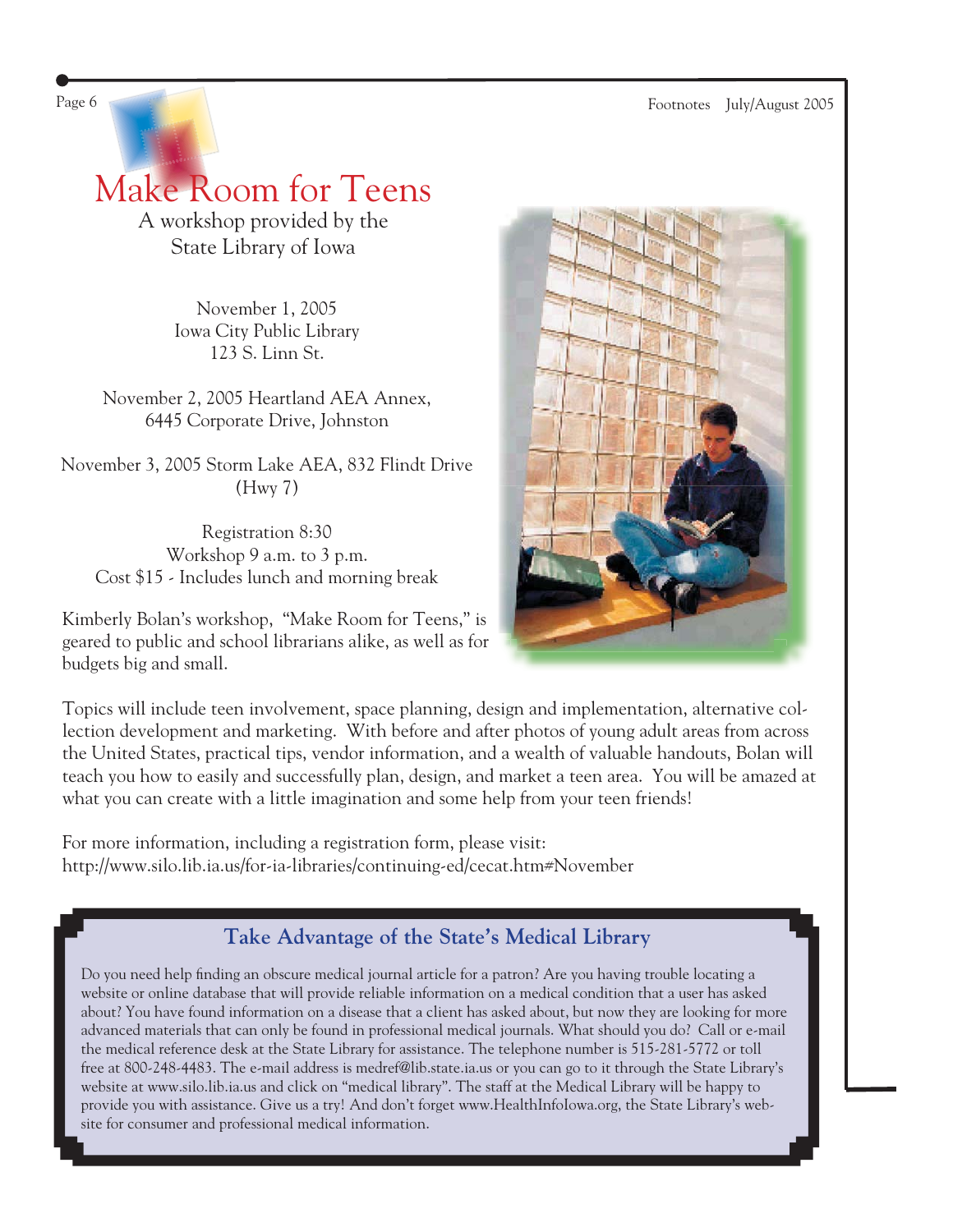

## Bikes among the books -- Libraries are popular spots with RAGRBRAIers



Once again Iowa public librarians opened early, closed late, and made sure that RAGBRAI riders had everything they needed.

 Libraries on this year's route included LeMars, Alton, Sheldon, Primghar, Milford, Estherville, Ringsted, Fenton, Whittemore, Algona, Titonka, Woden, Crystal Lake, Lake Mills, Northwood, St. Ansgar, Stacyville, Riceville, Lime Springs, Cresco, Spillville, Ft. Atkinson, Waucoma, West Union, Elgin, Garnavillo, and Guttenberg.

 The following are quotes from some of the librarians who welcomed bikers into their libraries.

 Milford PL (Tena Hansen): "The Milford Library endured a baffling lack of RAGBRAI traffic as an inbetween town, but found out later that the city official in charge of giving directions sent all those asking for the library to a

*Carolyn Walz, Estherville Public Library, with RAGBRAI riders*

bank of temporary computers instead. Only when riders insisted that they wanted the library were those directions given. Next time I'll make it a priority to speak with the person in charge of directions beforehand, and if possible, will have signs pointing to the library."

Estherville PL (Carolyn Walz): "The library opened at 7 a.m. and closed at 11 p.m. Since it rained off and on during the day, we had many people come in to read the newspapers or ask for a certain book they were reading to catch up on a few chapters. We had unique situations, such as someone needing to use the fax machine because his home had sold while he was gone and he had to confirm the sale. We had bikers from 16 states plus 43 from Iowa. My husband and I had 11 sleep

at our home since they'd been soaked the night before. When I got home, they gave me a standing ovation! The friendships we made that day in the library and at home will be forever cherished in our hearts."

 Devon Murphy-Petersen, Waukee Public Library (not on the route): "I drove up to Northwood last night to visit my husband and our 15-year-old son on the ride. The first thing my son showed me was his five new library cards! Many thanks for providing him with entertainment as they peddled across the state."

Whittemore PL (Sandy Long): "They started coming in at



*First Lady Christie Vilsack rode on RAGBRAI. She is shown here with some of her fans at the West Union Public Library."*

8 a.m. and we were swamped until about 6:30 p.m. We have seven computers and people were waiting in line to use them. Close to 200 bikers signed our register and many, many more who didn't sign. A couple of guys took naps in the bean bag chairs in the children's room. Many gave us a five star rating for our computers, restrooms and helpfulness."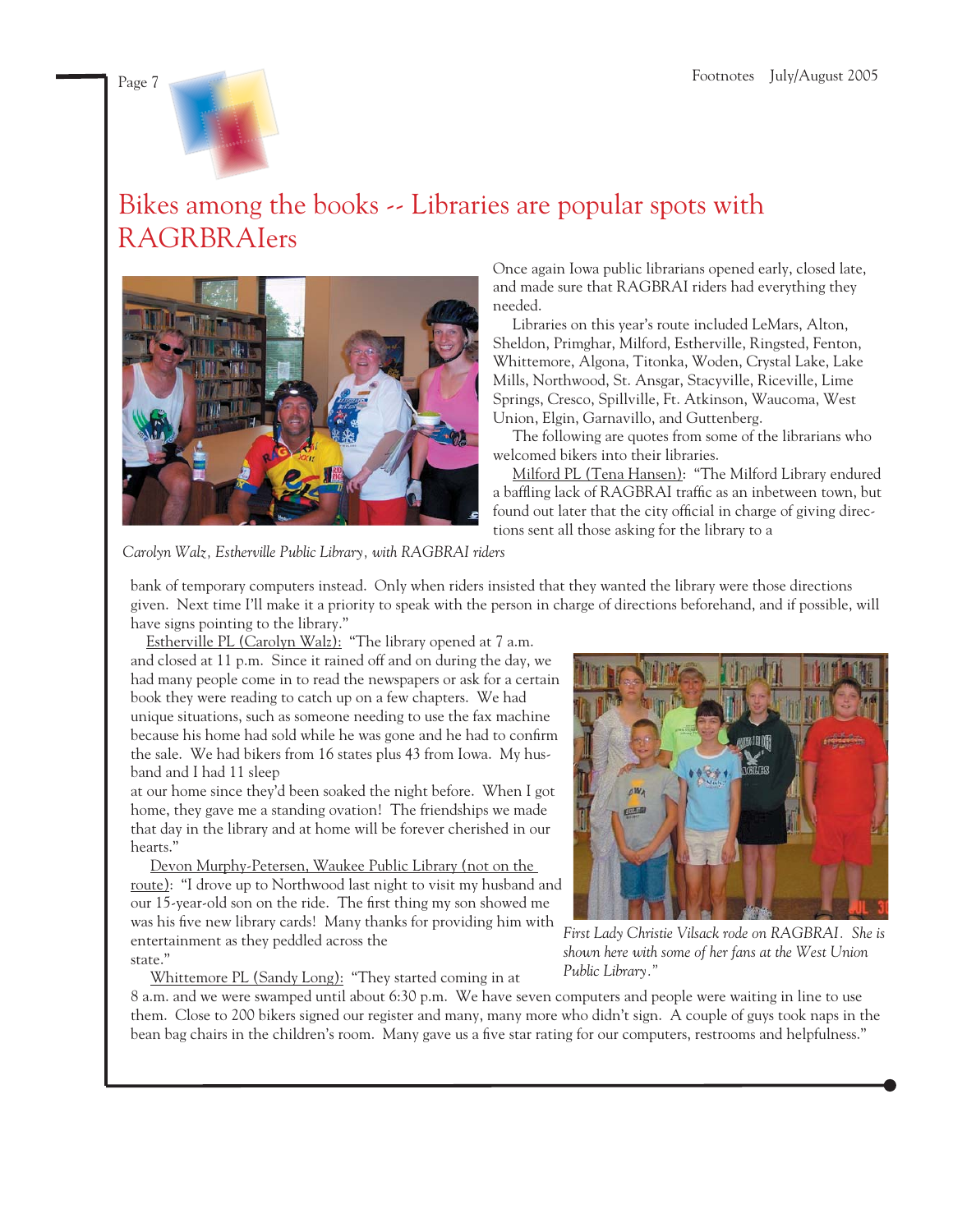

## Bikes among the books (cont.)

 Algona PL (Jet Kofoot): "We had two young men who took advantage of our seminar rooms to play "connect four." We had journalists and photographers from Des Moines and Sioux City. We found that it helps if the journalists have everything ready to go, and then just hook up to the Internet when they are ready to send everything to their papers. It has been very, very busy and very, very fun."

 Lake Mills PL (Toni Johnson): "RAGBRAI came through Lake Mills yesterday and we ended up seeing about 70 of the riders in the library. They were all very nice and fun to talk to. They were pleased that we had Internet, clean bathrooms with water and soap. My assistant also brought ice from home and we had glasses near the drinking fountain."

 West Union PL (Kathryn Meyer): "West Union hosted RAGBRAI the last night (July 29). Our library had 750 people through the doors plus many more in our computer lab on the lower level. Christie Vilsack also visited our library. We extended by three and a half hours the time we were open, but we could have stayed open longer. We had trouble closing at 7 p.m."

## **State Library welcomes IMLS program officer**



*From left, Judy Jones, Sandy Dixon, Mary Wegner and Robin Cabot at the State Library.*

As part of his responsibilities as an Institute of Museum and Library Services (IMLS) program officer, Robin Cabot visited the State Library on August 23-24 to review the library's use of Library Services and Technology Act (LSTA) funds.

 Cabot met with State Librarian Mary Wegner, Iowa's LSTA coordinator, Judy Jones, Library Development Program Manager, Sandy Dixon and other Library Development staff.

 "We are proud of the level and extent of LSTA-funded projects in the state," Cabot wrote. "We want and need to showcase them to others when it is appropriate, but this is difficult for us to do without having firsthand knowledge of the local situation and of the people involved."

 After spending a day and a half at the State Library, Cabot and two staffers visited the Winterset Public Library. Unbeknownst to staff, Cabot is a big fan of the late actor John Wayne, a Winterset native, and was excited to see the bridges of Madison County.

 The main focus of Cabot's visit was to see the State Library, learn about its operation, meet some of the staff, and review statewide and local LSTA projects.